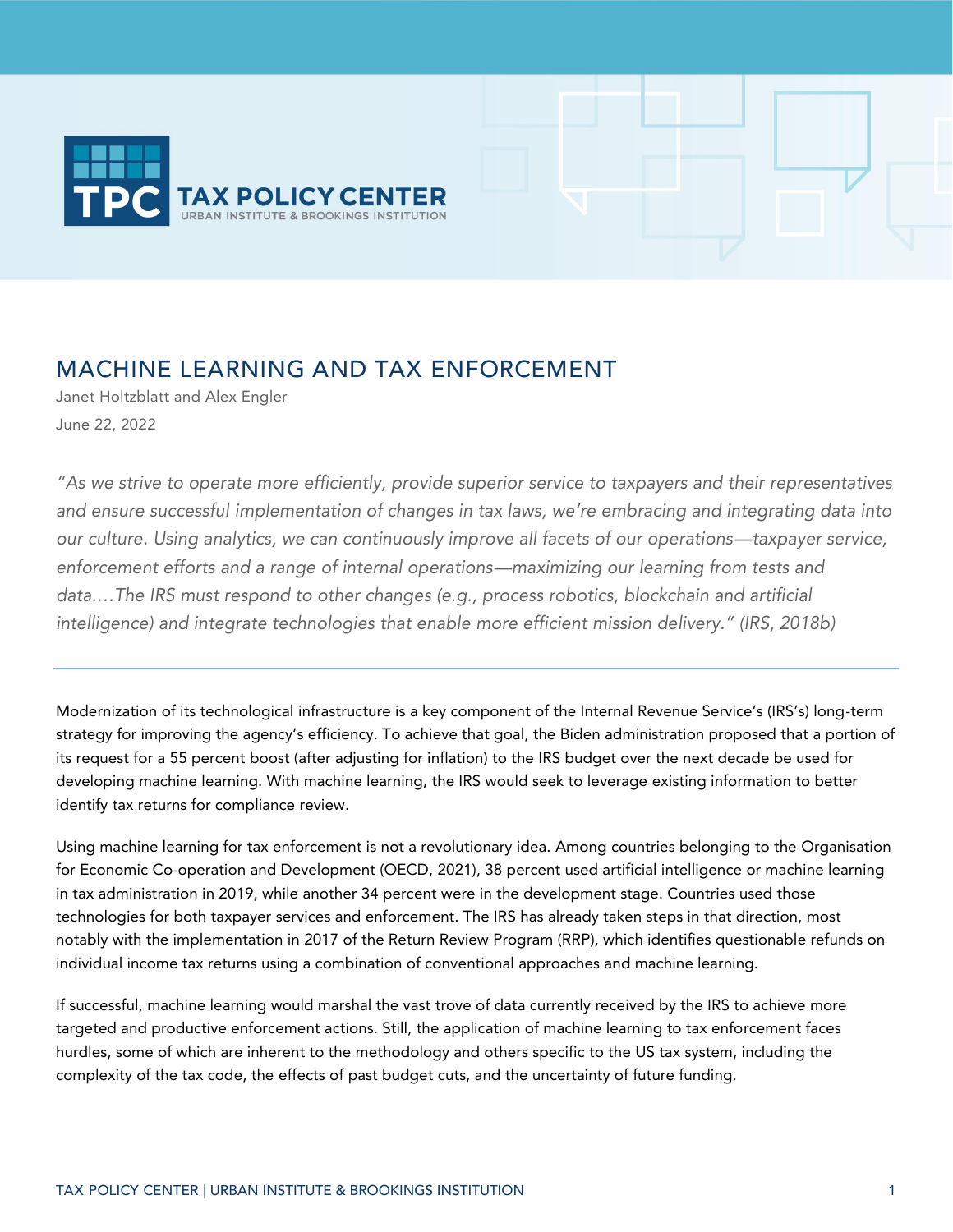# THE IRS'S VAST TROVE OF DATA

Each year, the IRS receives billions of W-2s and 1099s from employers, financial institutions, government agencies, casinos, and many other entities. Those information forms show payments to workers, clients, Social Security beneficiaries, gamblers, and other individuals. Third parties also send the IRS 1098s, reporting taxpayers' payments for items claimed for some deductions and credits, such as home mortgage interest payments to banks (for the itemized deduction) and tuition payments to universities (for the education tax credits). In addition, the IRS collects data from the Social Security Administration and other government agencies about certain characteristics of taxpayers useful for verifying their claims of child-related tax credits, such as the age and residency of their children and their authorization to work in the United States.

Thus, the IRS has ready access to big data. And because that access is generally required by legislation, the IRS does not pay to obtain most information from third parties. Nonetheless, much of those data are underused. For example, third-party information returns are matched to individual income tax returns in late summer or fall as part of the Automated Underreporter Program (AUP). In 2018, the IRS received 2.8 billion information returns (IRS, 2019b) and detected 22.3 million discrepancies in the AUP but selected only 2.9 million for further review (GAO, 2021).

Though the data are mostly free to the IRS, using it is not. Despite its name, the AUP is not fully automated. Discrepancies discovered in the AUP must be reviewed by IRS employees before taxpayers are notified to distinguish, for example, discrepancies caused by the taxpayer reporting an interest payment but on the wrong line of the tax return from those resulting from the taxpayer's failure (intentional or not) to report that income entirely. And although 99 percent of information returns for tax year 2018 were submitted electronically, that still left 34 million (GAO, 2021) that needed to be entered manually into the IRS master files, because the agency lacks legislative authority to require that all documents be filed electronically.<sup>1</sup>

Deep cuts to the IRS have likely contributed to that low follow-up rate. Since 2010, the IRS budget has been cut by more than 20 percent, after adjusting for inflation. Congress imposed an agency-wide hiring freeze from 2011 through 2018, a time when many experienced staff were approaching retirement age. Over that period, AUP staffing declined by 42 percent (Treasury Inspector General for Tax Administration, 2019). Another contributing factor is the even longerterm underinvestment in technology; some IRS operations still rely on programming languages (such as COBOL [IRS, 2019c]) developed more than half a century ago and unfamiliar to most programmers today.

Still, even with additional resources, the IRS would find it challenging to apply AUP to all information returns. First, thirdparty information does not always align precisely with a line on a tax return. Contrast the W-2 sent to employees with the Form 1099-K received by many independent contractors, among other taxpayers.<sup>2</sup> Both forms are intended to track the taxpayer's earnings, but only the amount reported on the W-2 can be transcribed exactly on to the line for wages and salaries on the employee's tax return. The 1099-K shows payments received by independent contractors but not

<sup>&</sup>lt;sup>1</sup> An alternative is to place bar codes on paper returns, allowing the IRS to obtain the information by scanning the return. But even that simple fix cannot be implemented to all returns without legislative authority. Without legislation, the IRS could add the bar code to returns downloaded from the IRS website or obtained from other sources. However, the IRS lawyers have concluded that the agency lacks the authority, under current law, to mandate that tax-software developers include bar codes on returns, forms, and schedules created through their software (Shawn M. Baker [Services and Enforcement Program Management Office, IRS], memorandum to Elizabeth Girafalco Chirich [branch chief, Procedure & Administration, IRS] regarding "Authority to Mandate Tax-Software Developers to Embed Two-Dimensional Barcodes on Returns and Forms or to Incorporate Two-Dimensional Barcodes on Returns and Forms that the IRS Designs and Issues," December 17, 2021, [https://www.irs.gov/pub/lanoa/pmta-](https://www.irs.gov/pub/lanoa/pmta-2022-02.pdf)[2022-02.pdf](https://www.irs.gov/pub/lanoa/pmta-2022-02.pdf) )

<sup>&</sup>lt;sup>2</sup> The 1099-K requirement, which was enacted by Congress in 2008, took effect in 2011 and was amended again in 2021. The provision requires merchant acquirers (i.e., financial institutions that facilitate credit-card and debit-card transactions on networks such as Visa and Mastercard) and third-party settlement organizations (e.g., PayPal and Venmo) to file information returns reporting the gross amount of payments to each payee.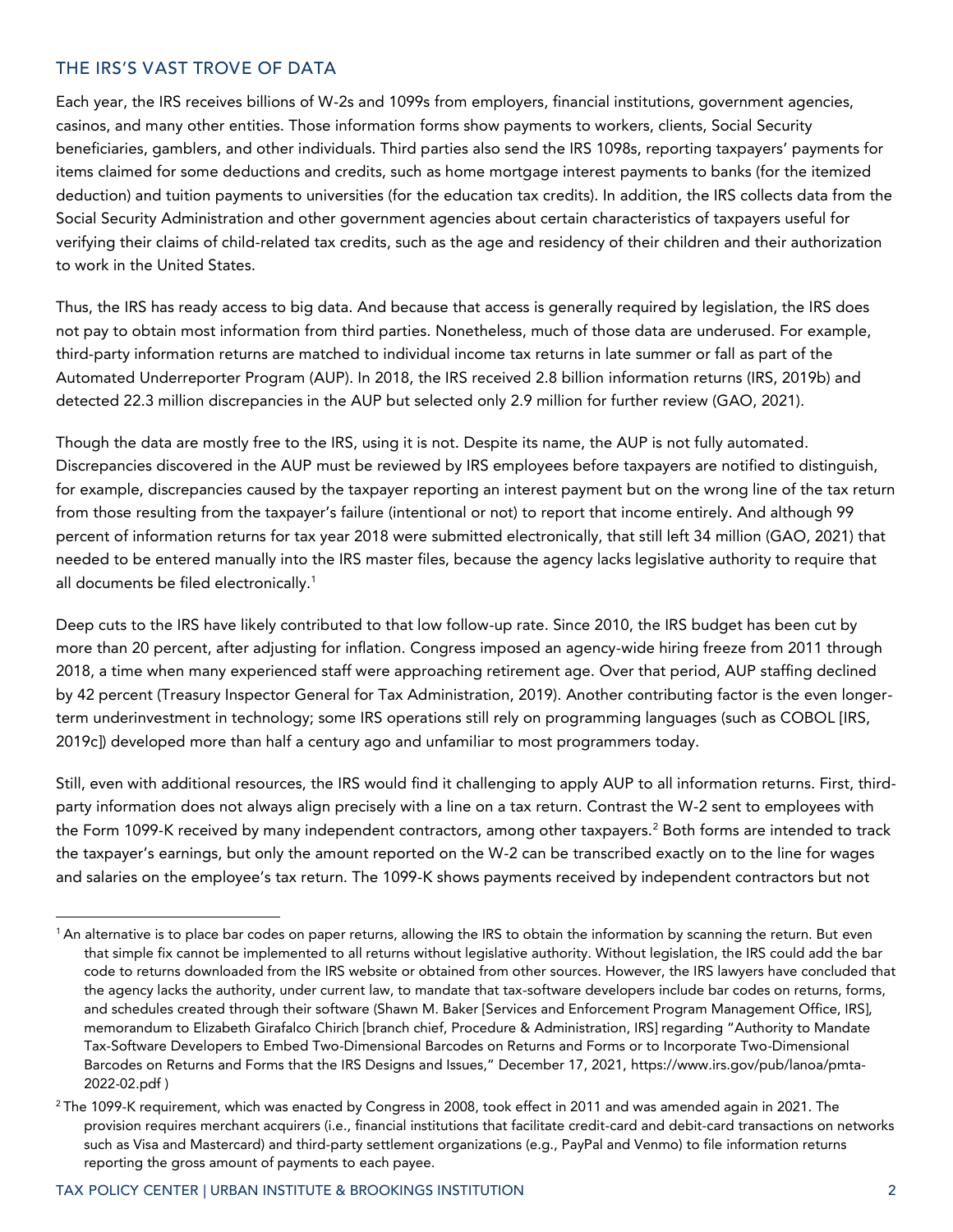their expenses (gas purchases by ride-sharing drivers, for example). Researchers have shown that some taxpayers overstate losses on their tax returns—thus understating their taxable income (Slemrod et al, 2017; Adhikari et al, 2020).

Second, the complexity of the tax code—combined with the complexity of a business's structure—may hinder matching of third-party information and tax returns. Currently, partnerships send Schedule K-1s to the IRS and each partner showing their share of the firm's taxable income. Partners are then responsible for reporting their share on their own tax returns and paying the individual income taxes owed on that amount. But partnership law is complex, as signified by the 23 lines for the partner's share of income, deductions, credits, and other items; 10 lines for information on the partner, including the partner's role in the business and share of assets and liabilities; and 21 pages of instructions. And sometimes it is difficult to identify all the partners: for example, when another partnership is one of the owners. As a consequence, the IRS has not routinely linked all Schedule K-1s to partners' tax returns.

#### HOW DOES THE IRS CURRENTLY SELECT RETURNS FOR COMPLIANCE REVIEW?

The AUP, described above, is not an audit, though it may lead to one if the taxpayer disputes the IRS's computations. Apparent discrepancies between the tax returns and related information returns can lead to notices from the IRS and ultimately a bill for unpaid taxes, plus interest and penalties, if the taxpayer does not respond to the earlier correspondence. The AUP thus provides a relatively straightforward—if underused—approach to cases where thirdparty information aligns closely to the amounts reported on tax returns.

The IRS uses various means to select returns for the more extensive audits, and the approaches largely depend on the availability of relevant information, the complexity of the tax return, and the IRS's resources. About 70 percent of audits are not conducted in the IRS's offices or in person (IRS, 2020c). Instead, those audits are conducted through correspondence: The IRS sends a letter to the taxpayer asking for documentation to support an amount reported on the tax return, and the taxpayer can respond by mailing supporting documents back to the IRS. Correspondence audits are often spurred by issues that arise in a review of third-party information that are informative but less specific to a line on a tax return than the data used in the AUP process.

For example, to pick returns with questionable claims of child-related benefits, the IRS relies on the Dependent Database, which contains some information on parental relationships and children's living arrangements from the Social Security Administration and the Department of Health and Human Services as well as prior and current-year tax records. Those data are used to construct business rules (with "yes" or "no" responses) to determine the likelihood of an invalid claim. Depending on the weight given to each response, the correspondence audit may be triggered by one or more disputed issues—say, whether a child claimed for the earned income tax credit lived with the taxpayer for more than six months, as required, or was claimed by the most eligible member of the household—rather than an analysis of the overall return.

Since 2014, the IRS's Small Business and Self-Employed Division has been responsible for all postrefund audits of individuals (other than for the earned income tax credit audits, which are handled by the Wage and Investment Division). The Small Business and Self-Employed Division generally focuses on the self-employed and businesses with less than \$10 million in assets. Notably, those are taxpayers with income for which third-party information is currently scarce. Nearly half of the returns selected for audit by the Small Business and Self-Employed Division in 2018 were based on their discriminant function (DIF) score (Treasury Inspector General for Tax Administration, 2020). That scoring methodology is derived from the findings of the National Research Program (the IRS's compliance studies, which randomly select individual income tax returns for audit), and the scores' ranking is based on the overall return rather than on specific issues.

As with the AUP, the number of audits has fallen as the IRS budget has been cut and the number of departing experienced staff has risen. In total, the number of audits fell from 1.7 million in 2010 to 771,000 in 2019 (IRS, 2011; IRS,

TAX POLICY CENTER | URBAN INSTITUTE & BROOKINGS INSTITUTION 3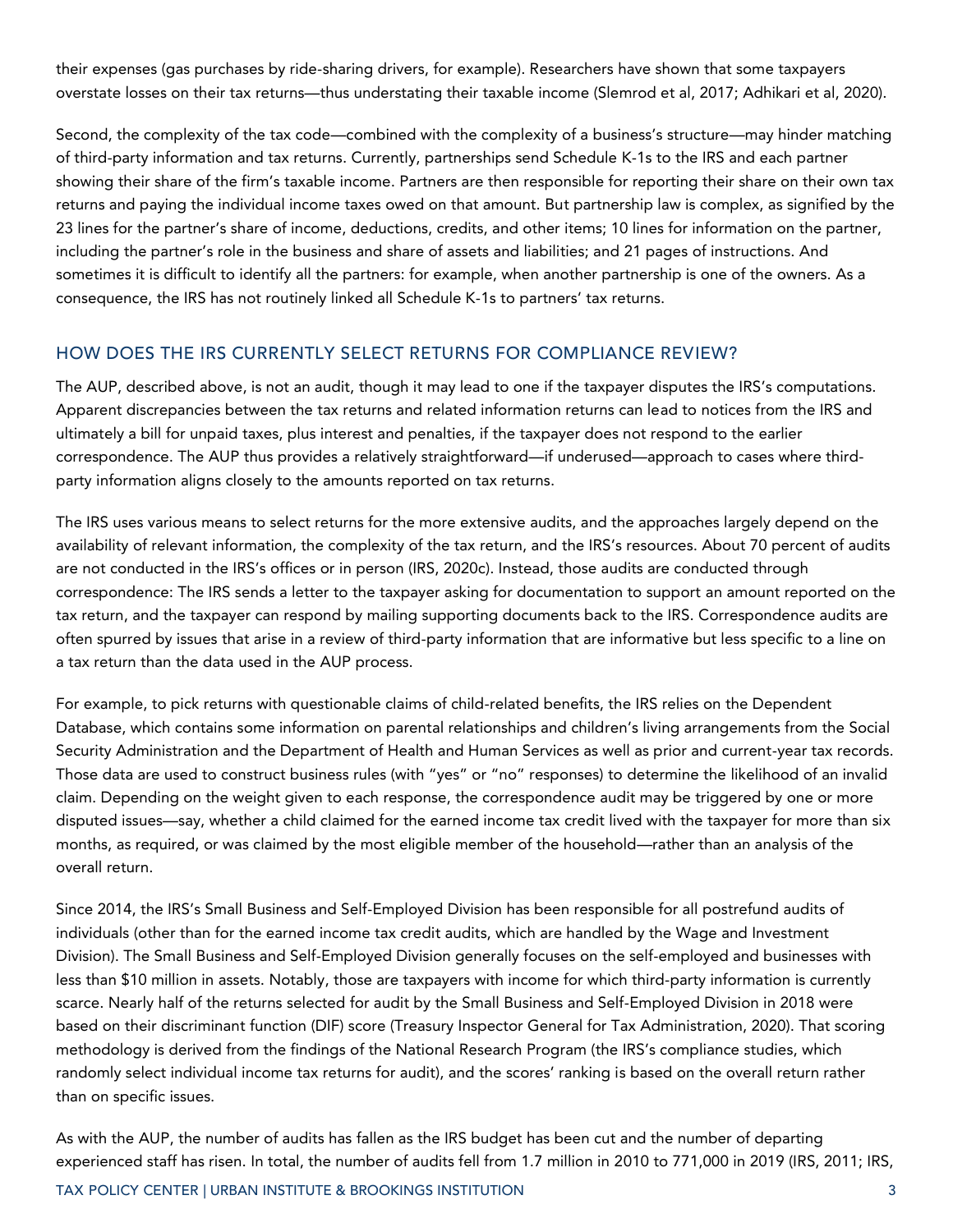2020c). The audit rate, defined as the ratio of the number of audits closed in a fiscal year to the number of tax returns filed in the prior tax year, fell from 0.9 percent in 2010 to 0.4 percent in 2019. But the decline was more marked for certain groups of taxpayers: Among earned income tax credit claimants, the audit rate was 2.4 percent in 2010 and had dropped 1.3 percentage points, to 1.1 percent, by 2019. For individual taxpayers with positive income of \$1 million or more, the audit rate fell from 8.4 percent in 2010 to 2.4 percent in 2019.

## WHAT IS MACHINE LEARNING AND WHAT IS ITS POTENTIAL USE IN TAX ENFORCEMENT?

Machine learning is a group of statistical tools, of which two subcategories are particularly relevant for tax enforcement: supervised machine learning (sometime called "predictive analytics") and unsupervised learning. Supervised learning is focused on a single known outcome, whereas unsupervised learning discovers patterns across datasets that might otherwise be missed. In either case, human involvement is still required. Often in consultation with subject matter experts, data scientists and engineers need to apply or fine-tune the machine algorithms that fit the problems they wish to solve, to examine the findings made by computers, and to decide how to act on those findings.

When supervised learning is applied to tax enforcement, one prominent use is determining the likelihood of noncompliance. A first test is identifying ("labeling") examples in the data; in this case, labeling tax returns which have been found by IRS employees to be noncompliant. The computer learns relationships between that labeled example and other variables (e.g., taxpayer characteristics and information from many tax forms). For instance, it might learn that indicators of noncompliance include reporting unusually low income, claiming high losses or excessive expenses, and failing to report income reported by third parties. Using those learned patterns, supervised machine learning can then predict the likelihood of an unlabeled tax return being filed by a noncompliant taxpayer. The resulting model would be used in subsequent tax years to select returns for audits or other compliance activities. The system would evolve, incorporating new information from completed enforcement actions. Common methods used for supervised machine learning include linear or logistic regressions, support vector machines, Bayesian classifiers, decision trees, and neural networks.

Unsupervised learning has no single outcome or variable of interest; instead, unsupervised learning searches for previously undetected patterns across a dataset. One type of unsupervised learning is clustering, where a model learns to find similar groups within the dataset. Tax administrators could use clustering to create groups of similar tax returns based on the many variables contained in the dataset, enabling better categorization than a person might have discovered on their own. Clustering methods include k-means clustering and hierarchical clustering.

Another type of unsupervised learning that could facilitate tax enforcement is anomaly detection, which aims to detect novel or unusual data. Anomaly-detection methods include one-class support vector machines and isolation forests. Those methods can be used in combination with clustering, wherein outliers, or returns that deviate greatly from the rest in the cluster, may indicate noncompliance.

Both supervised and unsupervised machine learning can be superior to the conventional approaches to selecting returns for a compliance activity, such as an audit. Under either approach, computers can absorb and analyze more data than the conventional approaches. By searching for relationships and patterns among variables, precise alignment between a specific data point and a line on a tax return is not required. Machine learning may make better use of data, finding more subtle patterns and complex interactions between variables that can indicate noncompliance.

But some of the challenges associated with the AUP and audits would also apply to machine learning. In particular, the quality of the outputs (audit selection) will depend on the quality of the inputs (data). The time required to perform an audit is another important consideration. Because of the lags in initiating, completing, and analyzing audits, the DIF scores are derived from six-year-old tax returns, which could reflect a different tax regime. The Dependent Database is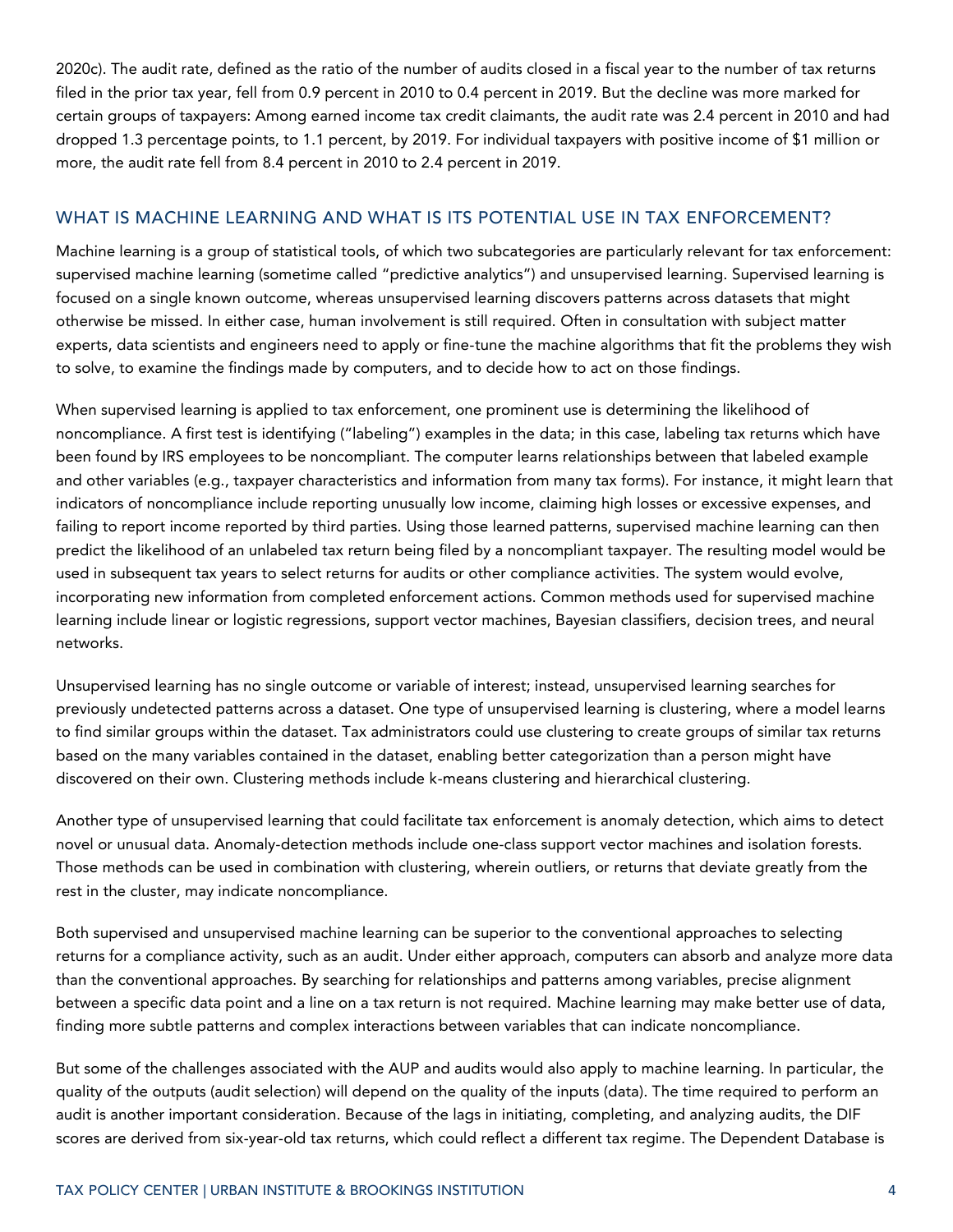based on more recent data, but its focus on family-related tax benefits is narrow and the quality of the business rules is reviewed by IRS staff only once a year, months after the end of the filing season (GAO, 2016).

Supervised and unsupervised machine learning differ in the timeliness of the tax data used in the analysis. Supervised machine learning generally must be updated with complete historical data, meaning the model needs the outcome of audits to learn from data. This means that supervised machine learning may face similar challenges as the DIF scores in keeping up with current practices. Notably, this is not true of unsupervised machine learning, which may make it more helpful for keeping up with changes in the tax code and evolving tax-evasion strategies.

### RETURN REVIEW PROGRAM

That concern about the lack of flexibility of rules-based systems is addressed in a relatively new prerefund enforcement tool, the Return Review Program (RRP [GAO, 2018]), which is used to detect identity theft and other types of noncompliance during returns processing.<sup>3</sup> By using this tool when tax returns are filed and processed, the IRS can freeze refunds to potentially noncompliant tax filers for further action or review.<sup>4</sup>

Though the RRP has an extensive rules-based component, it also relies on, according to the IRS, "leading edge machine learning technologies" to identify evasion strategies that emerge during the filing season (IRS, 2021b). The RRP uses both supervised and unsupervised machine learning methods for detection of noncompliance and identity fraud.<sup>5</sup> According to the Government Accountability Office (GAO, 2018), IRS managers meet once a week during the filing season to evaluate the data and determine if adjustments should be made to the RRP to address emerging noncompliant strategies.

The program's return on investment is one way to evaluate its effectiveness. Work on developing the RRP began in 2009, and it was fully implemented in October 2016, several months before the beginning of the 2017 filing season. From 2009 through 2019, the IRS invested \$597 million in the RRP.<sup>6</sup> Permanently frozen refunds totaled nearly \$11 billion from 2015 (when the program began to phase in) through 2019.<sup>7</sup> Thus, the average return on investment was 18:1 over the first decade of the program's development and initial implementation and will further increase if the program's savings continue to outpace capital expenditures.<sup>8</sup> That is a high average return on investment, but the

 $3$  For example, the RRP could flag a return for further review if it does not include a verification of earnings for the earned income tax credit. The taxpayer's employer could be contacted to confirm the income and withholding reported on the tax return.

<sup>4</sup> The RRP replaced the Electronic Fraud Detection System, which was put in place in 1994. The Electronic Fraud Detection System also included a machine learning component—a decision tree algorithm (Treasury Department, 2013)—but over time the system had not kept up with the evolution of identity-fraud strategies. Another concern with the Electronic Fraud Detection System was that it generated only one score for each return, whereas the RRP yields a set of scores that enables it to individually assess tax returns across all identity-fraud and other noncompliance categories (TIGTA, 2017).

<sup>&</sup>lt;sup>5</sup> Various Treasury documents contain descriptions of the machine learning methods used in the RRP, though those descriptions differ somewhat. According to the IRS's FY 2022 Capital Investment Plan (IRS, 2021b), the RRP is an anomaly-detection system. The Treasury's 2021 Consolidated Privacy and Civil Liberties Report states that the RRP relies on both supervised and unsupervised learning methods, listing specific algorithms (using decision trees, neural networks, and logistic regressions) associated with supervised learning (Treasury Department, 2021).

<sup>6</sup> Data on actual investment costs are available in the IRS's annual Capital Investment Plan (IRS 2016, 2017, 2018a, 2019a, 2020b, 2021b): investment costs were \$151 million for the pre–fiscal year (FY) 2015 period, \$42 million in FY 2015, \$100 million in FY 2016, \$90 million in FY 2017, \$109 million in FY 2018, and \$105 million in FY 2019.

<sup>&</sup>lt;sup>7</sup> Data on permanently frozen refunds are found in the IRS Congressional Budget Justification and Annual Performance Report and Plan: permanently frozen funds totaled \$8.9 billion for FYs 2015 through 2018 (IRS, 2020a) and \$2 billion in FY 2019 (IRS, 2021a).

<sup>8</sup> Sarin and Summers estimated a 50:1 return on investment from the RRP in 2017 (Sarin and Summers, 2019). Their calculations, however, are incomplete: They compare the amount of protected revenue, or the permanently frozen refunds, in FY 2017 (\$4.4 billion) with the costs incurred only in that year (\$90 million), omitting the costs incurred during the development period. Using a similar method, the IRS estimates that the return on investment in FY 2020 was 56:1 (IRS, 2021a).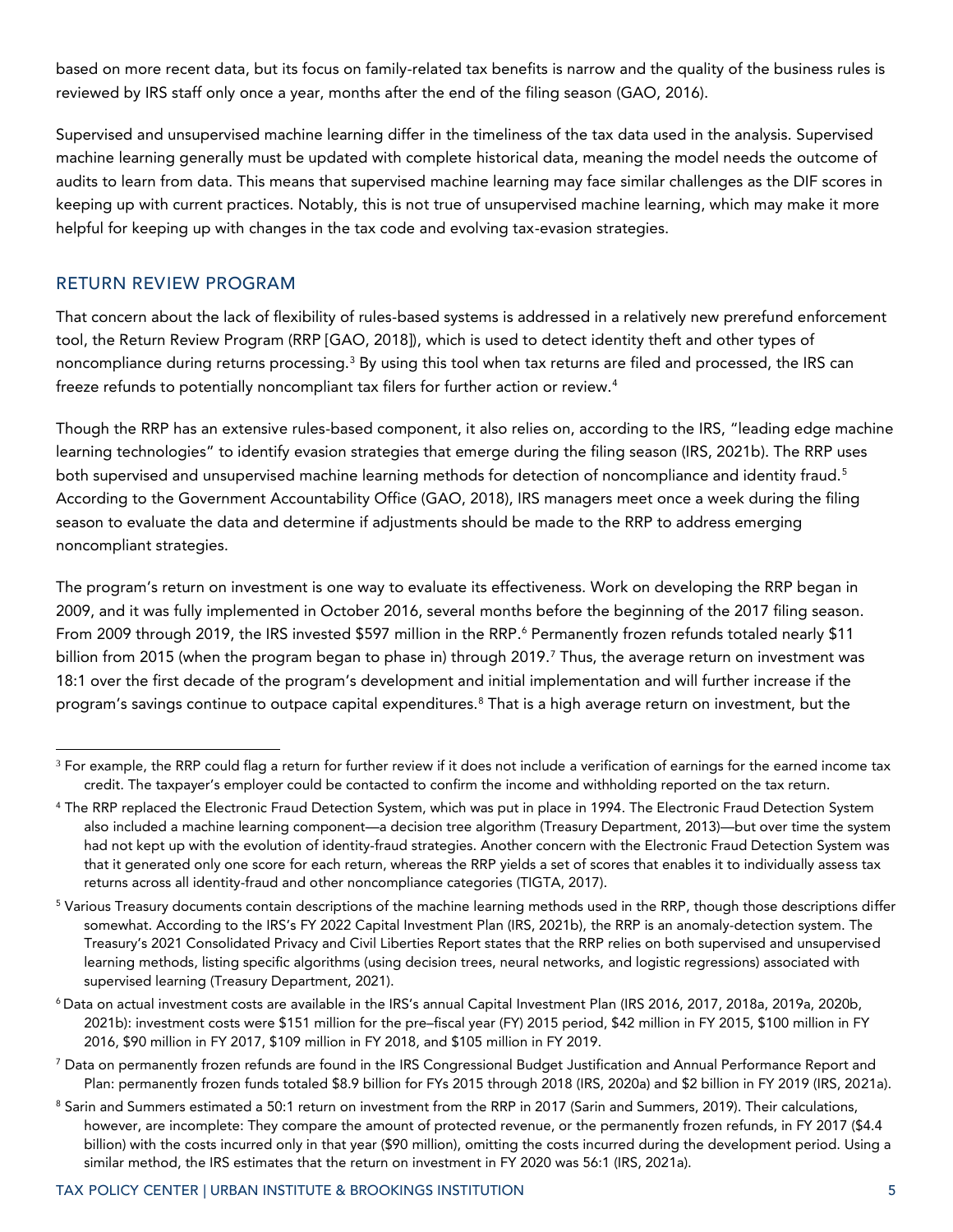decision to expand the RRP should be based on the marginal return on investment: the additional amount of stopped refunds relative to the additional dollar of investment.

A second metric for evaluating enforcement actions is the no-change rate: the percentage of audited returns settled in the taxpayer's favor, resulting in no changes to their tax return. High no-change rates may indicate poor targeting of audits, resulting in an increased burden on compliant taxpayers and wasted expenditures by the IRS. The combination of a high return on investment and a low no-change rate would generally better indicate the productivity of an audit than either one alone.

Data are not available on the no-change rate associated with the RRP, but a study by researchers from the MITRE Corporation (MITRE) and the IRS of correspondence audits may be relevant. They conducted a comprehensive analysis of several types of machine learning methods for the selection of audits of correspondence returns, filed for tax years 2013 through 2016, with either itemized deductions (Schedule A) or self-employment income (Schedule C) and compared their findings with the pre-RRP methods (Howard et al., 2021).<sup>9</sup> Testing multiple types of algorithms and comparing the results to audits selected through the existing business rules, the researchers demonstrated that it is challenging—though not impossible—to find a methodology that achieves both an increase in assessed revenues and a reduction in no-change audits relative to current approaches.

Quantitative measures such as the return on investment and no-change rate are informative, but they should be viewed in broader contexts. For example, a low return on investment and a high no-change rate could be caused by an understaffed IRS unable to counter the arguments of the taxpayer's tax advisers, especially when the challenged positions are complicated or ambiguous and the taxpayer can afford a prolonged dispute.<sup>10</sup> Conversely, a high return on investment and a low no-change rate could occur when compliant taxpayers cannot provide documentation in support of their claim of a refundable tax credit.<sup>11</sup> In the first instance, the taxpayer (often a large business) prevails and pays less tax than the IRS auditor initially recommended; in the second instance, the taxpayer (often an individual with low income) loses a tax benefit for which they were actually eligible.

## CHALLENGES OF MACHINE LEARNING

Although machine learning may have certain advantages over the current methods used by the IRS for audit selection, it has risks as well. Though some of those risks emanate from the approach's methodology, they can be magnified by issues specific to the US tax system.

Insufficient data. A concern with machine learning is that it may perpetuate or create errors in the selection of audits. Because supervised learning is based on the results of past enforcement actions, the errors that were difficult to detect using old methods may still be undetected. Building on historical data, the machine learning model may be unduly influenced by past cases settled in noncompliant taxpayers' favor solely because of insufficient IRS resources and past

<sup>&</sup>lt;sup>9</sup> For each category, MITRE and the IRS tried various separate econometric specifications: pairwise, which compared returns by ranking pairs against each other in terms of revenue; hurdle (two-stage regression), which combined two trained models with a binary classifier (for no-change audits) with a regression model (revenue); and penalized regression, which accounted for the probability of a no-change audit when training a second regression model. The penalized regression was the best of the three alternative methods in terms of both increasing revenue and reducing the number of no-change audits.

 $10$  Holtzblatt (2021) reports that the no-change rate for large businesses with \$10 million or more of assets was 38 percent, on average, in 2019. In contrast, the no-change rate for individual income tax returns was 11 percent.

<sup>&</sup>lt;sup>11</sup> Guyton and colleagues found a high nonresponse rate to correspondent audits of earned income tax credit claimants (Guyton et al., 2019). They speculate that the high nonresponse rate could occur partly because many compliant taxpayers are unwilling or unable to provide documentation to the IRS, perhaps because they fear the agency, do not understand the IRS's request (possibly because of a lack of fluency in English), or are unable to obtain the type of documents that could support their claims (e.g., proof that their child lived with them for more than half the year).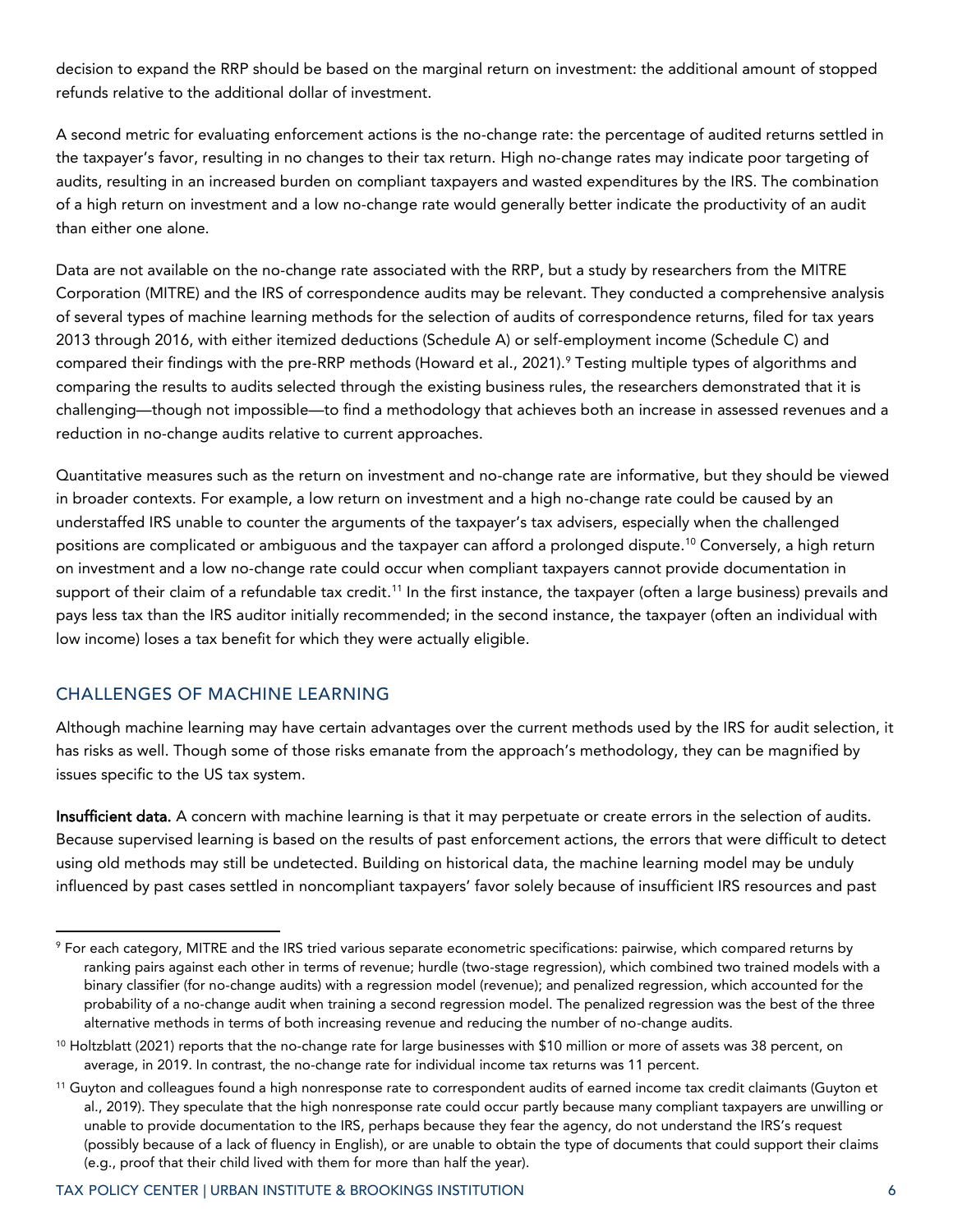cases settled in the IRS's favor solely because compliant taxpayers did not respond. Effectively integrating advice from examiners and findings from tax compliance research with machine learning may help mitigate this concern.<sup>12</sup>

Another data challenge is a direct result of the recent cuts to the IRS budget. Supervised learning depends on examples that have shown a relationship between an observable characteristic (or set of characteristics) and a behavior (noncompliance). But with historically low audit rates, especially among the wealthier taxpayers, will the number of examples for the computers to analyze be sufficient, at least until audit rates climb again? The paucity of audits also makes it difficult to validate the test results when developing machine learning techniques; without historical data, the IRS would likely have to conduct audits of similar taxpayers using conventional methods in the trial period to compare with results of audits selected through machine learning.

Interpreting findings. The why and the how behind algorithms may not be obvious to the modelers and examination staff within the IRS. Unlike economic models, machine learning techniques do not begin with a theoretical model that is then tested in empirical research (Athey and Imbens, 2019). Nor are those techniques comparable with the issue-based Dependent Database, with its business rules based on the observed findings of the IRS's compliance studies. In Engstrom and colleagues (2020), the authors write, "Model complexity can make it difficult to isolate the contribution of any particular variable to the result." Yet, knowing the source of the problem may aid both tax administrators and policy analysts in developing solutions, either through the application of issue-related interventions or changes to tax laws. And more knowledge about specific triggers for audits may also provide insight into the reasons why compliant taxpayers are selected for audits.

Transparency. From a tax administrator's perspective, a lack of transparency can be desirable to prevent taxpayers from discerning the methods used to identify evasion. The IRS traditionally protects its audit selection priorities, even from most of its staff, though successful tax advisers may become adept at determining audit triggers.

However, opaque selection methods combined with the difficulty of interpreting the underlying algorithms may lead to undesirable outcomes. Dutch tax authorities were fined 3.7 million euros by the country's privacy regulators when tens of thousands of people were denied child-care benefits for years because of faulty risk profiles created by a machinelearning algorithm (Heikkila, 2022). Though the precise source of the problem is unclear, the profiles appeared to treat income and ethnicity as risk factors. In addition to the fine, a new system of checks and balances with more human oversight is being developed to prevent similar occurrences.

Behavioral responses. A challenge for tax administration is that taxpayers adjust their evasion strategies as they (or their informed advisers) pick up on the IRS's targets for audits and other enforcement actions. Relative to current audit selection methods, machine learning has two advantages for keeping up with changes in taxpayers' strategies. Unsupervised learning techniques like clustering observe data in real time, and, as currently applied by the IRS in the RRP, the findings are examined weekly by the IRS staff, who can adjust the algorithms.

Machine learning still shares a disadvantage with the conventional methods of audit detection: the inability to anticipate behavioral responses. However, researchers from MITRE and the Massachusetts Institute of Technology found that a simulation model could complement machine learning techniques and be used to inform both supervised and unsupervised learning methods (Hemberg et al., 2015).

 $12$  One challenge, however, is that compliance studies do not detect all noncompliance. The IRS regularly conducts the National Research Program, which consists of audits of a random sample of individual income taxpayers, to obtain measures of tax compliance. But National Research Program audits do not detect all instances of unreported income. To estimate the amount of undetected income, the IRS uses a detection-controlled estimation method, which can add substantial amounts to tax gap measures.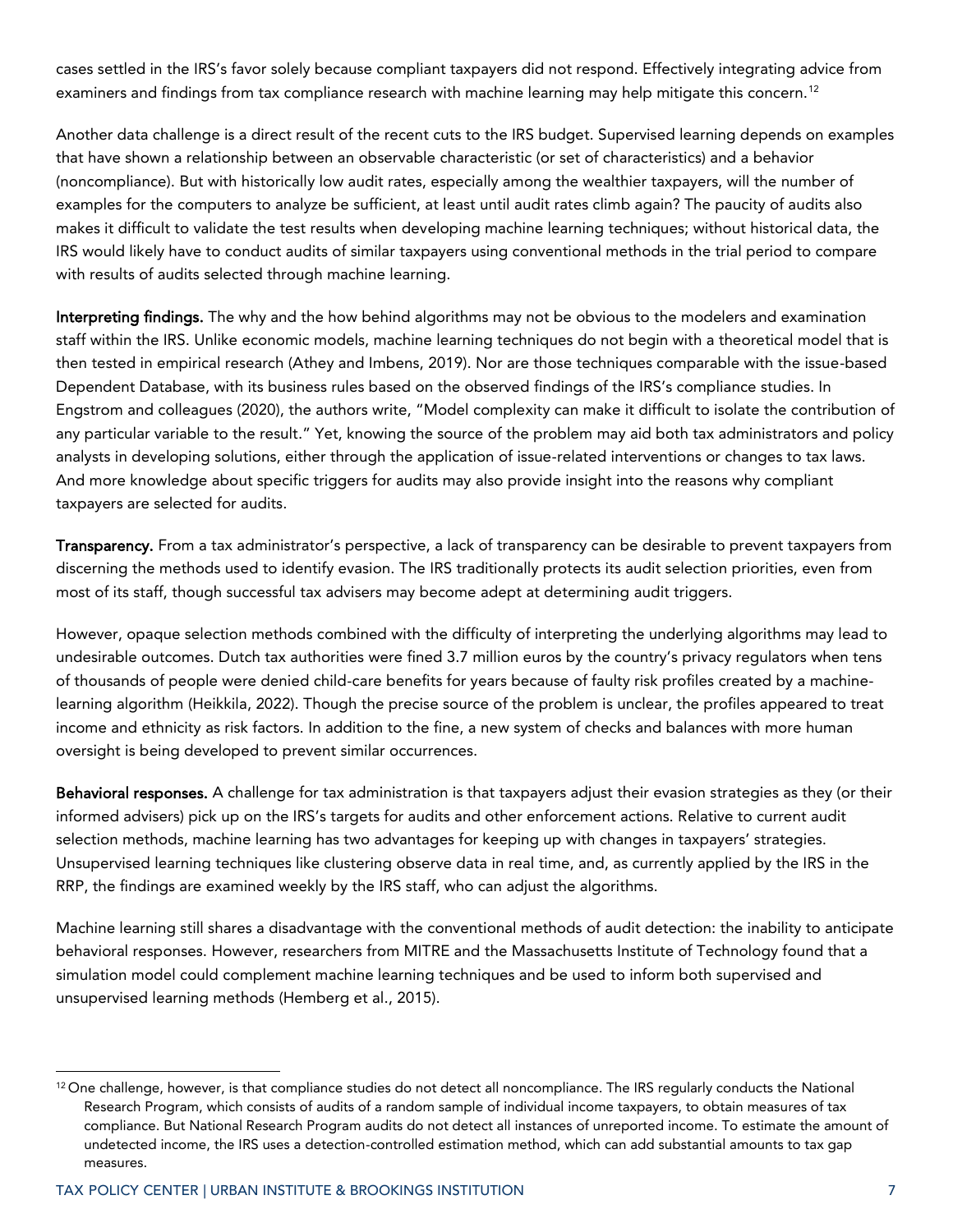Complexity. The tax code is complicated, and that complexity affects the development of machine learning models. First, data scientists and the IRS staff must be able to communicate to ensure that the examples are labeled accurately and that findings are interpreted and applied correctly.

In addition, the tax code's complexity often results in differing interpretations of subtle provisions. There are many shades of gray between aggressive but legal tax strategies and illegal tax evasion (Hemel, Holtzblatt, and Rosenthal, 2022). Sometimes, resolving disputes between taxpayers and the IRS is left to the courts, though those cases may take years to conclude and the findings by courts in different jurisdictions may conflict. The large enforcement dataset maintained by the IRS has not followed taxpayers' disputes once they enter the judicial system.

Currently, at least two research projects are underway that are examining the application of machine learning to two of the most complicated areas of the tax code. In coordination with the IRS, a team of Stanford-affiliated researchers is leveraging machine learning approaches to predict partnership noncompliance, beginning with the construction of partnership entity network structures (Goldin et al, 2022). Using unsupervised machine learning, researchers from the IRS and MITRE are examining ways to improve audit selection of taxpayers from the global high-wealth population, one of the priority compliance areas for the IRS (Olson, et al, 2022).

#### **CONCLUSION**

Using machine learning could lead to improvement in the targeting of the IRS's enforcement actions. Still, the IRS will encounter challenges in the development and implementation of those tools.

One of the largest challenges is resources. In theory, improvements could be achieved simply by reallocating current resources away from conventional approaches to greater reliance on more efficient machine learning tools. But resources cannot be easily shifted. The development of machine learning tools would require hiring new employees with skills not yet acquired by the current staff. Modernization of the IRS's technology would facilitate both development and implementation of those tools. Long-term investments in staffing and technology would also require a multi-year commitment to funding.

With those investments, the IRS could yield a significant return on investment, if the experience of the RRP is repeated. At the same time, though, the agency should ensure that the new tools do not place undue burden on compliant taxpayers.

#### **REFERENCES**

- Athey, Susan, and Guido Imbens. 2019. "Machine Learning Methods that Economists Should Know About." Annual Review of Economics. 11: 685-725
- Engstrom, David Freeman, Daniel Ho, Catherine Sharkey, and Mariano-Florentino Cuellar. 2020. Government by Algorithm: Artificial Intelligence in Federal Administrative Agencies. Report Submitted to the Administrative Conference of the United States.
- Forman, Fred, and Charles Rossotti. 2021. The Business Case for IRS Transformation. Government Executive Ebook.
- GAO (Government Accountability Office). 2016. Wage and Investment Division Should Define Audit Objectives and Refine Internal Controls. GAO-16-102. Washington, DC: GAO.
- --------. 2018. IRS Could Further Leverage the Return Review Program to Strengthen Tax Enforcement. GAO-18-544. Washington, DC: GAO.
- --------. 2021. Tax Administration: Better Coordination Could Improve IRS's Use of Third-Party Information Reporting to Help Reduce the Tax Gap. GAO-21-102. Washington, DC: Government Accountability Office.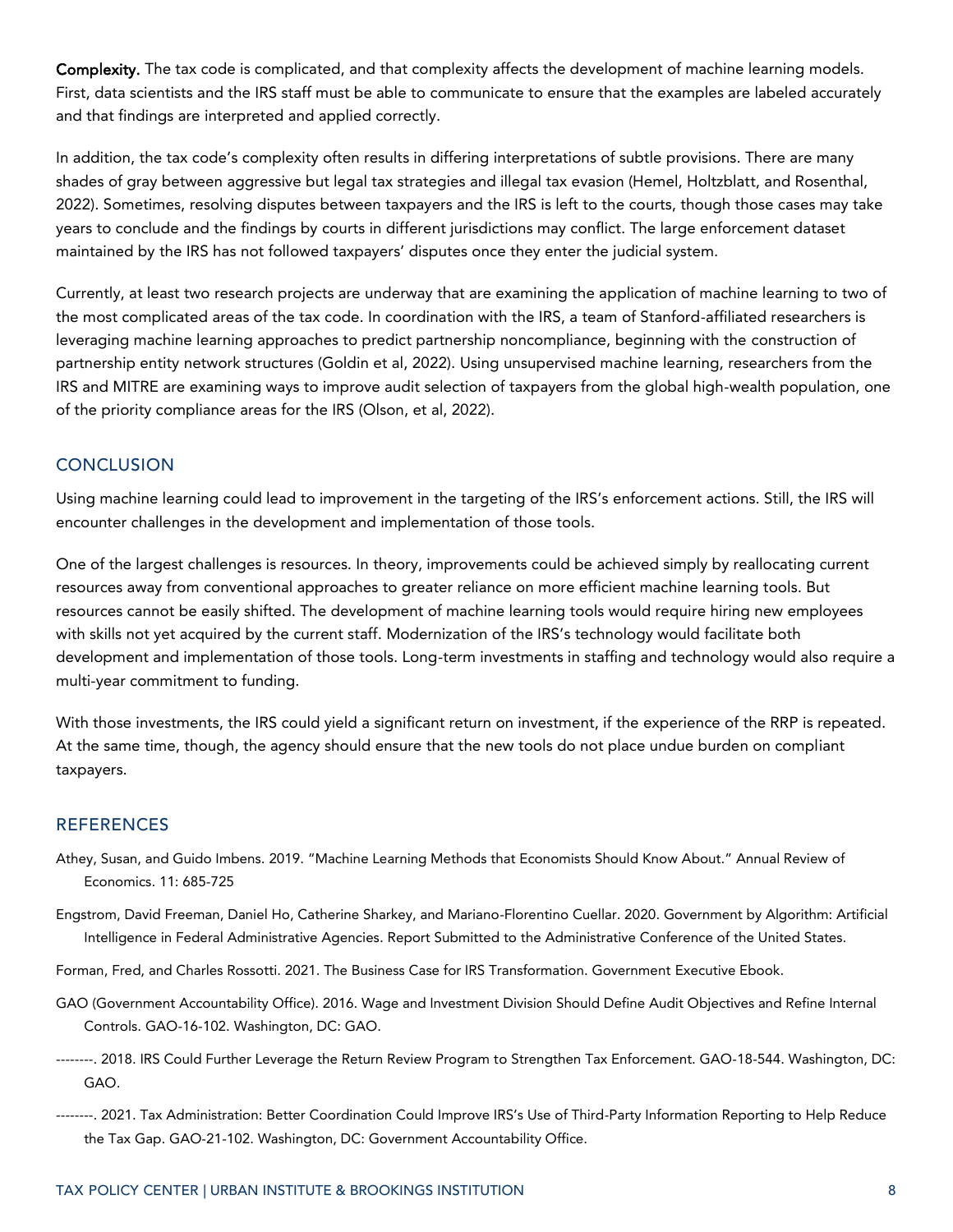- Goldin, Jacob, Ryan Hess, Daniel Ho, Rebecca Lester, and Mansheej Paul. 2022. Presented at 12th Annual Internal Revenue Service/Tax Policy Center Joint Research Conference on Tax Administration, June 16.
- Guyton, John, Patrick Langetieg, Daniel Reck, Max Risch, and Gabriel Zucman. 2021. Tax Evasion at the Top of the Income Distribution: Theory and Evidence. National Bureau of Economic Research Working Paper No. 28542. Cambridge, MA: National Bureau of Economic Research.
- Guyton, John, Kara Leibel, Dayanand Manoli, Ankur Patel, Mark Payne, and Brenda Schafer. 2019. The Effects of EITC Correspondence Audits on Low-Income Earners. National Bureau of Economic Research Working Paper No. 24465. Cambridge, MA: National Bureau of Economic Research.
- Heikkela, Melissa. 2022. "Dutch Scandal Serves as a Warning for Europe over Risks of Using Algorithms." *Politico,* March 29.
- Hemberg, Erik, Jacob Rosen, Geoff Warner, Sanith Wijesinghe, and Una-May O'Reilly. 2015. "Tax Non-Compliance Detection Using Co-Evolution of Tax Evasion Risk and Audit Likelihood." Proceedings of the 15th International Conference on Artificial Intelligence and Law. June, 2015: pp 79-88. San Diego, California.
- Hemel, Daniel, Janet Holtzblatt, and Steven Rosenthal. 2022. The Tax Gap's Many Shades of Gray. Washington DC: Brookings-Urban Tax Policy Center.
- Holtzblatt, Janet. 2021. "Too Many IRS Audits of Big Businesses Result in No Change in Tax Liability." *Tax Vox* (blog), April 19.
- Howard, Ben, Lucia Lykke, David Pinski, and Alan Plumley. 2021. "Can Machine Learning Improve Correspondence Audit Case Selection? Considerations for Algorithm Selection, Validation, and Experimentation" In The IRS Research Bulletin: Proceedings of the 2020 IRS/TPC Research Conference (Publication 1500, Rev. 5-2021), compiled and edited by Alan Plumley, 147–64. Washington, DC: IRS.
- IRS (Internal Revenue Service). 2011. Internal Revenue Service Data Book, 2010. Publication 55B. Washington DC: IRS.
- --------. 2016. FY 2017 Capital Investment Plan. Washington DC: IRS.
- --------. 2017. FY 2018 Capital Investment Plan. Washington DC: IRS.
- --------. 2018a. FY 2019 Capital Investment Plan. Washington DC: IRS.
- --------. 2018b. Strategic Plan FY2018-2022. Publication 3744. Washington, DC: IRS.
- --------. 2019a. FY 2020 Capital Investment Plan. Washington DC: IRS.
- --------. 2019b. Internal Revenue Service Data Book, 2018. Publication 55B. Washington DC:
- --------. 2019c. IRS Integrated Modernization Business Plan. Publication 5336. Washington DC: IRS.
- --------. 2020a. Congressional Budget Justification and Annual Performance Report and Plan, FY 2021 Washington DC: IRS.
- --------. 2020b. FY 2021 Capital Investment Plan. Washington DC: IRS.
- --------. 2020c. Internal Revenue Service Data Book, 2019. Publication 55B. Washington, DC:
- --------. 2021a. Congressional Budget Justification and Annual Performance Report and Plan, Fiscal Year 2022. Publication 4450. Washington DC: IRS.
- --------. 2021b. FY 2022 Capital Investment Plan. Washington DC: IRS.
- OECD (Organisation for Economic Co-operation and Development). 2021. Tax Administration 2021: Comparative Information on OECD and Other Advanced and Emerging Economies. Paris, France: Organisation for Economic Co-operation and Development.
- Olson, Matt, Ben Howard, Devika Mahoney-Nair, and Annette Portz. 2022. "Graph-Based Machine Learning Methods for Case Selection and Population Segmentation." Presented at 12th Annual Internal Revenue Service/Tax Policy Center Joint Research Conference on Tax Administration, June 16.

TAX POLICY CENTER | URBAN INSTITUTE & BROOKINGS INSTITUTION 9